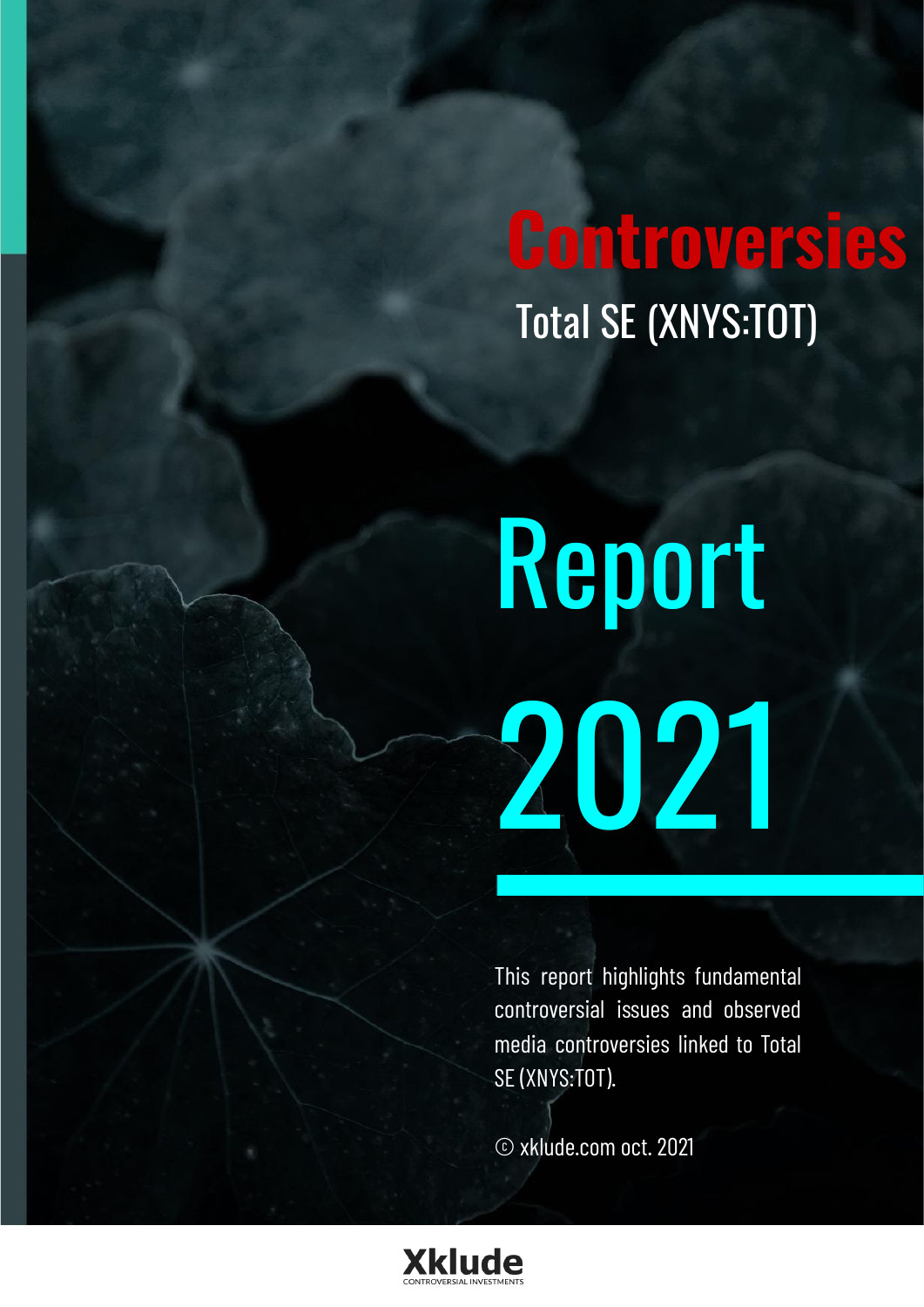

### **About this report**

The purpose of this report about Total SE (XNYS:TOT) is to view the company as a financial asset from an ethical perspective and bring more nuance to responsible investors.

The aim is to create more transparency to ethical and responsible issues which are increasingly concerning activist shareholders, pension savers, new generations of private sustainable investors and others with interest in responsible and ethical investments.

The report highlights fundamental controversial issues linked to Total SE (XNYS:TOT) as well as the latest global media coverage of most present controversies directly related to the company.

All data is pulled from the xklude.com database combined with qualitative in depth analysis.

**Joachim Kattrup** CEO, Xklude.com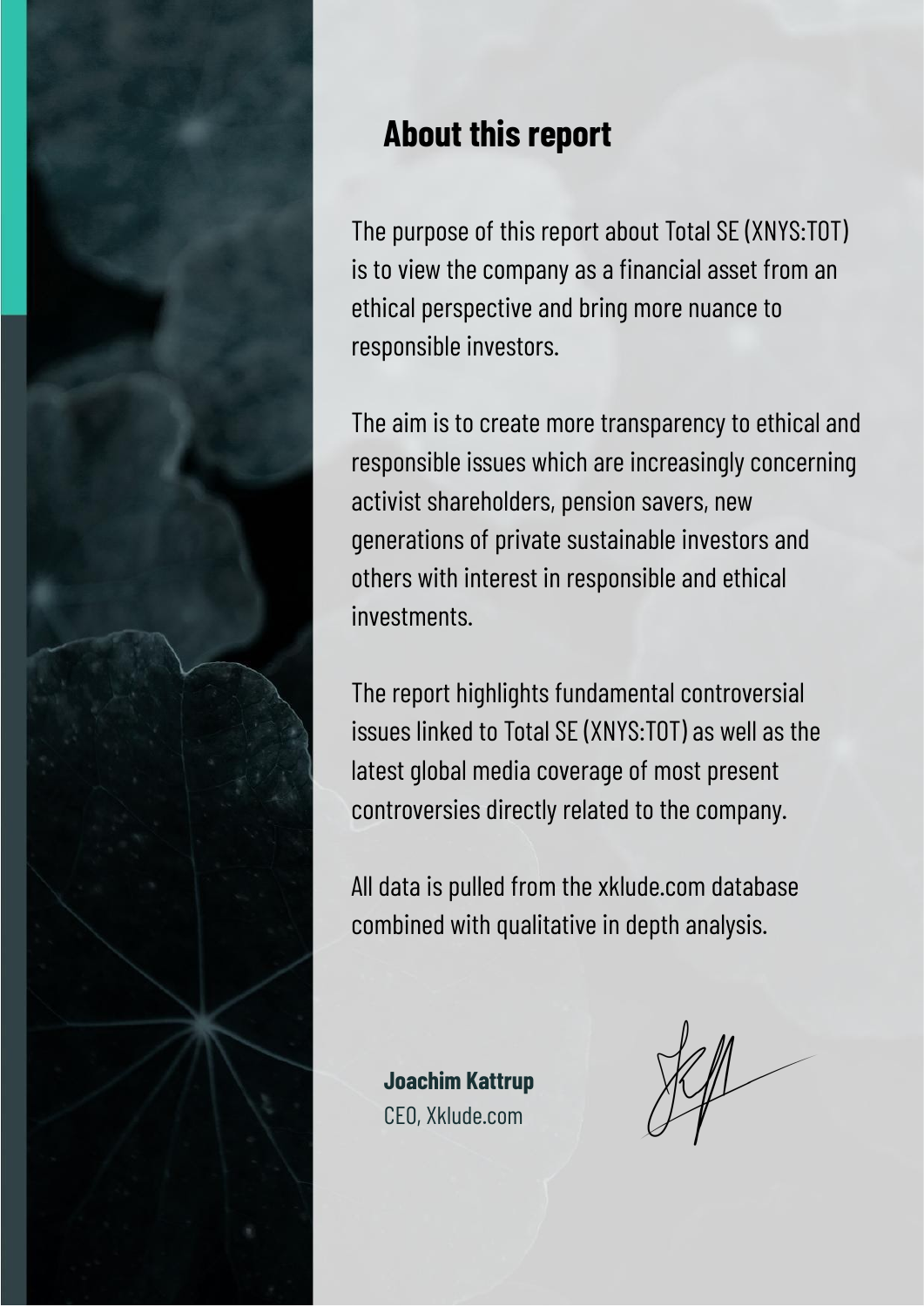#### **CONTENT**

| <b>ETHICAL OVERVIEW</b>          | 4 |
|----------------------------------|---|
| <b>ABOUT Total SE (XNYS:TOT)</b> | 5 |
| XBETA-ESG (VOLATILITY RISK)      | 5 |
| Sustainable data perspectives    | 6 |
| <b>MEDIA CONTROVERSIES</b>       | 7 |

Xklude.com is a database covering controversial issues linked to global listed companies. Xklude.com is built to make ethical and responsible research regarding equity investments more efficient, concrete and transparent in terms of used sources and media coverage. Xklude.com is built by journalists but can be used very effectively by responsible investors, ethical asset managers or value minded IR people to quickly investigate companies linked to fundamental controversial issues or current media ESG controversies.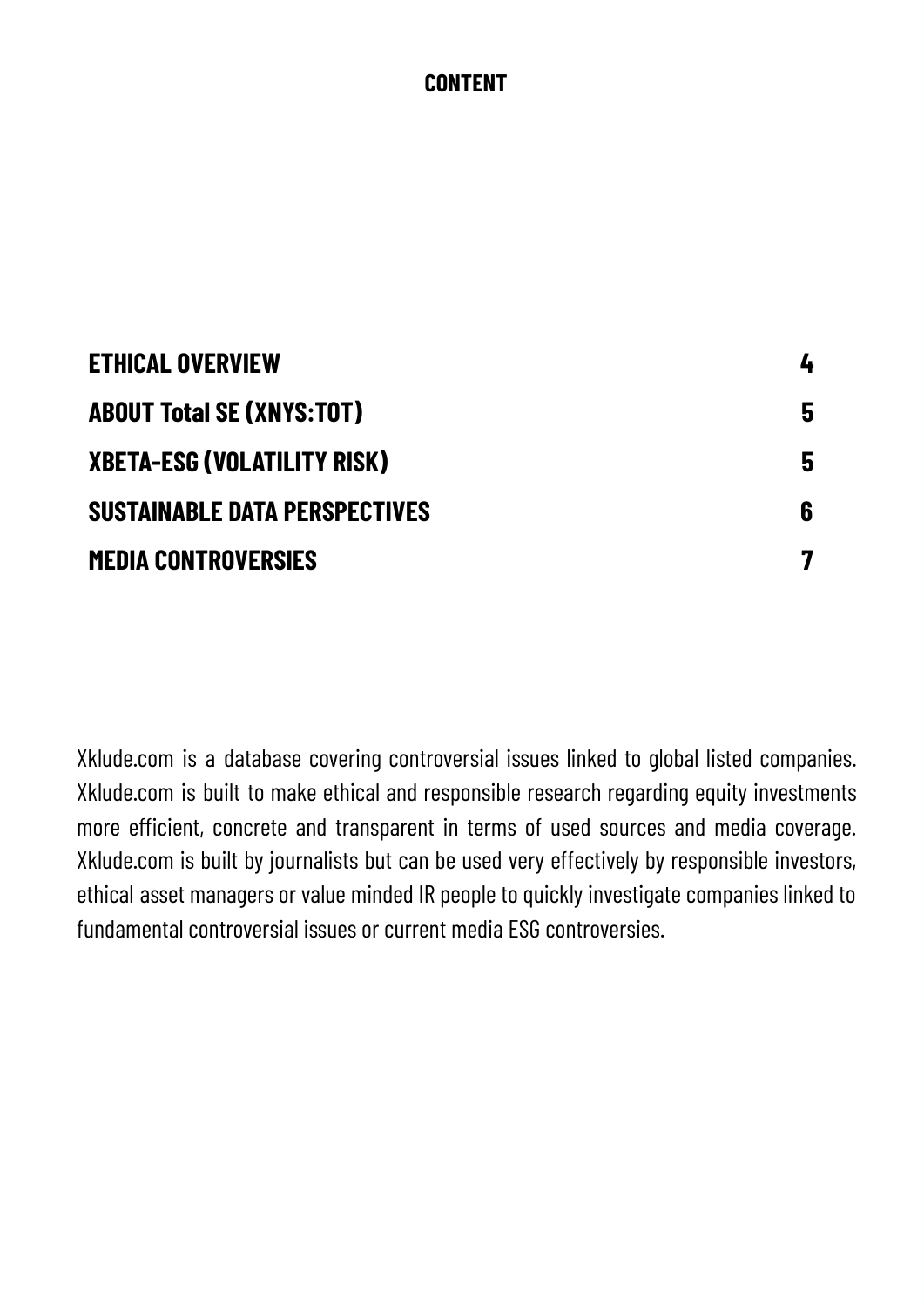#### <span id="page-3-0"></span>**ETHICAL OVERVIEW**

Total SE (XNYS:TOT) is involved in 4 fundamental controversial issues, divided into the ENVIRONMENTAL (ESG) category. There is a significant risk of violation regarding climate issue and human rights as the company is linked to the Oil & Gas Industry (1), has oil sands expansion projected from 2016-2030 (2), other fossil fuel (conventional oil) expansion projected from 2016-2030 (3) and the company is one of the world's largest corporate greenhouse gas emitters listed by Climate Action 100+ (4).

The company is NOT one of the most controversial companies in its peer group. But the company is associated with fundamental controversial issues in the categories of climate issues. The company has negative impact on at least two of UN´ Sustainable Development Goals - #7 and #13.

Total SE (XNYS:TOT) is connected to several current media controversies identified through the Xklude ESG media screening over the last 24 month even though the company´ medie momentum score is currently considered not critical, close to neutral (0) on an average view over the last two year. However latest media (21.10.2021) controversies reveals that Total Energies is accused of knowingly continuing to destroy the planet for decades.

22 institutional investors in the Nordic+ region invested in the company. In general institutional investors express a relative consensus NOT to exclude the company despite its overall negative impact on climate change and poor climate performance on several measures.

The company's climate policy is assessed as relatively poorly measured across a number of independent measures, however the company is registered as an UN Global Compact member on 07/03/2002.

The company is awarded a relatively high ESG consensus percentile score at 95%. The contrast between a high ESG score and the level of controversies is a common phenomenon. ESG scores should not be compared with controversies but viewed as different perspectives to avoid risk of controversies and potentially manage transition away from fundamental controversial issues linked to the company.

#### **Volatility risk: XBETA-ESG value**

The XBETA-ESG value for Total SE (XNYS:TOT) is calculated to 1,45. XBETA-ESG indicates how volatile the stock's price is to the overall stock market when Fundamental Controversial Issues and ESG Rank is included in the perspective. The average (μ) XBETA-ESG value for all companies in the Xklude database is 1,60, corresponding to the fact that Total SE (XNYS:TOT) is NOT at higher volatility risk than the average listed company linked to controversial issues in the XKLUDE database.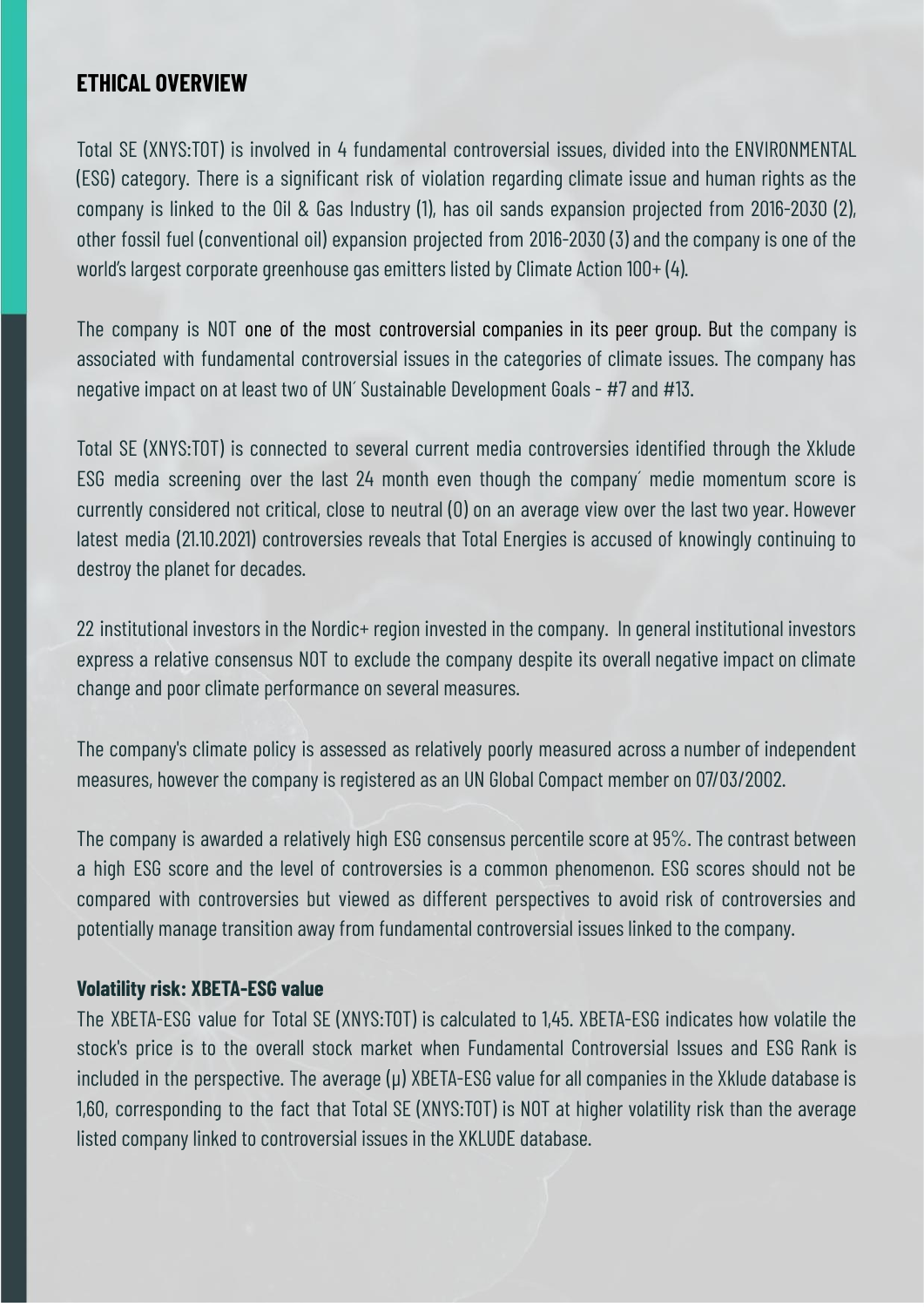#### **ABOUT Total SE (XNYS:TOT)**

COUNTRY: France EMPLOYEES: 119.56.00

COMPANY: Total SE (XNYS:TOT) INDUSTRY: Oil & Gas / Electric & Gas Utilities EXCHANGE: XNYS / New York Stock Exchange MARKET CAP: 105.851.000.000 USD YTD: 9,66% ( 01/10/2021)

#### <span id="page-4-0"></span>**XBETA-ESG (VOLATILITY RISK)**

| <b>XBETA-ESG:</b>      | $1,45/ \mu 1,60$ |
|------------------------|------------------|
| -ESG RANK:             | 95%              |
| +CONTROVERSIAL ISSUES: | 4                |
| BETA:                  | 0.93             |

XBETA\_ESG indicates how volatile the stock's price is to the overall stock market when fundamental Controversial Issues and ESG Rank is included**.**

Total SE is a France-based oil and gas company. It operates through four segments: Exploration and Production, Gas, Renewables & Power, Refining & Chemicals and Marketing & Services. Exploration & Production encompasses the exploration and production activities. Gas, Renewables & Power comprises gas activities conducted downstream of the production process and concerns natural gas, liquefied natural gas (LNG) and liquefied petroleum gas (LPG), as well as power generation, gas and power trading and marketing. It also develops renewable energy activities (excluding biotechnologies) and the power storage.

Energy efficiency activities are represented through a dedicated Innovation & Energy Efficiency division. Refining & Chemicals encompasses refining and petrochemical activities and Hutchinson's operations. It also includes oil Trading & Shipping activities. Marketing & Services includes worldwide supply and marketing activities in the oil products and services field.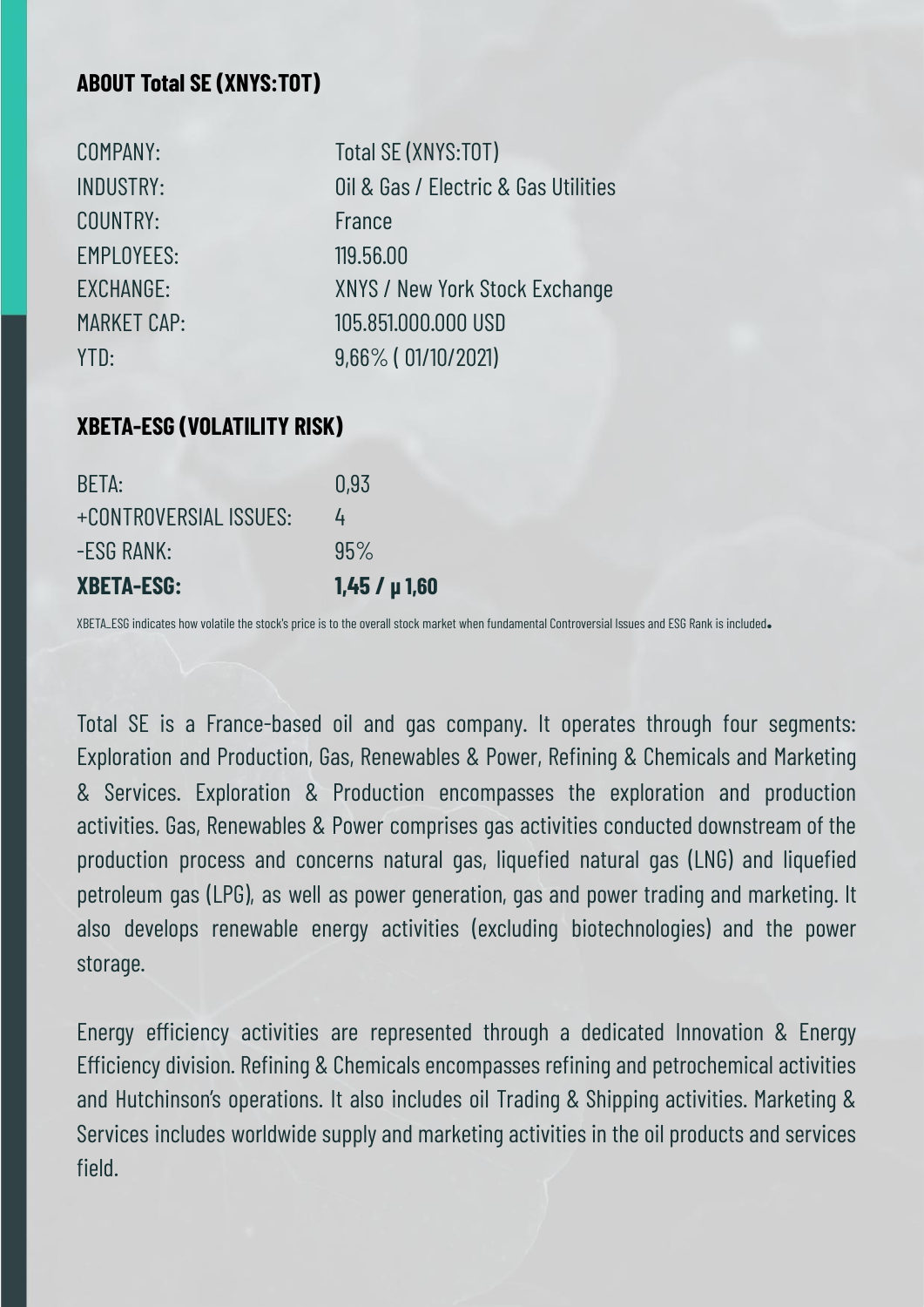#### <span id="page-5-0"></span>**SUSTAINABLE DATA PERSPECTIVES**

ESG PERCENTILE RANK: 95% UN GLOBAL COMPACT: Yes 07/03/2002

SCIENCE BASED TARGET: No SCIENCE BASED STATUS: No

HUMAN RIGHTS INDICATOR: 21 out of 23 (Reporting indicator)

SERIOUS ALLEGATIONS: Yes, 5\* (Several OECD assessments are NOT met in cases)

- [Niger](https://ansvarligeinvesteringer.dk/index.php/289-2/#advanced-search/company-details/5f0c9286c1d80506c1bb4b90/?view_910_0_filters=%5B%7B%22text%22%3A%22ALL%22%2C%22field%22%3A%22field_675%22%2C%22operator%22%3A%22is%20not%20blank%22%2C%22value%22%3A%224%22%2C%22key%22%3A%222%22%7D%5D) Delta oil spills
- Campaign groups are suing Total for [breaching](https://ansvarligeinvesteringer.dk/index.php/289-2/#advanced-search/company-details/5f0c9286c1d80506c1bb4b90/?view_910_0_filters=%5B%7B%22text%22%3A%22ALL%22%2C%22field%22%3A%22field_675%22%2C%22operator%22%3A%22is%20not%20blank%22%2C%22value%22%3A%224%22%2C%22key%22%3A%222%22%7D%5D) corporate duty law in Uganda
- Total sued over environmental [contamination](https://ansvarligeinvesteringer.dk/index.php/289-2/#advanced-search/company-details/5f0c9286c1d80506c1bb4b90/?view_910_0_filters=%5B%7B%22text%22%3A%22ALL%22%2C%22field%22%3A%22field_675%22%2C%22operator%22%3A%22is%20not%20blank%22%2C%22value%22%3A%224%22%2C%22key%22%3A%222%22%7D%5D) in Argentina
- Bright [Shipping-owned](https://ansvarligeinvesteringer.dk/index.php/289-2/#advanced-search/company-details/5f0c9286c1d80506c1bb4b90/?view_910_0_filters=%5B%7B%22text%22%3A%22ALL%22%2C%22field%22%3A%22field_675%22%2C%22operator%22%3A%22is%20not%20blank%22%2C%22value%22%3A%224%22%2C%22key%22%3A%222%22%7D%5D) Sanchi collision leaves 32 crew members missing in China
- NGO report [alleges](https://ansvarligeinvesteringer.dk/index.php/289-2/#advanced-search/company-details/5f0c9286c1d80506c1bb4b90/?view_910_0_filters=%5B%7B%22text%22%3A%22ALL%22%2C%22field%22%3A%22field_675%22%2C%22operator%22%3A%22is%20not%20blank%22%2C%22value%22%3A%224%22%2C%22key%22%3A%222%22%7D%5D) a Total site used as a prison in Yemen

\*(If) serious allegations cases are described in the xklude database.

| <b>LONG TERM GHG TARGET:</b>   | Partial |
|--------------------------------|---------|
| <b>MEDIUM TERM GHG TARGET:</b> | Partial |
| <b>SHORT TERM GHG TARGET:</b>  | Partial |
| DECARBONISATION STRATEGY:      | Partial |
| <b>CAPEX ALIGNMENT:</b>        | Partial |
| <b>CLIMATE POLICY:</b>         | Partial |
| <b>CLIMATE GOVERNANCE:</b>     | γ       |
| <b>TCFD DISCLOSURE:</b>        | Partial |
|                                |         |

TPI CARBON PERFORMANCE: Paris Pledges\* TPI ALIGNMENT YEAR: 2035

\*The company has not disclosed an emissions intensity that TPI can use to assess current and/or future Carbon Performance. The carbon intensity has been (re-)calculated according to TPI methodology. TPI has not made any further assumptions in order to project this company's Carbon Performance.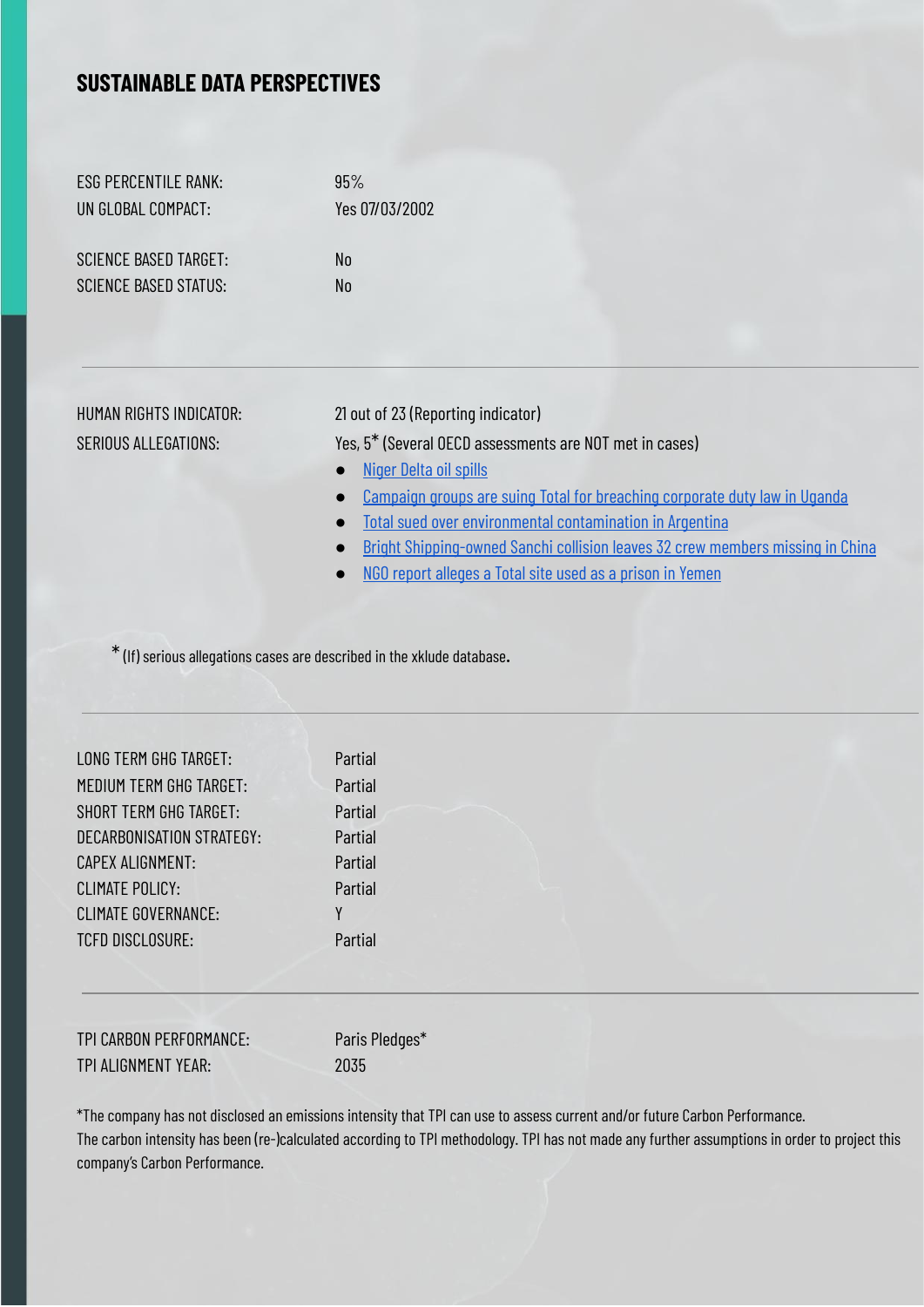#### <span id="page-6-0"></span>**MEDIA CONTROVERSIES**

#### LATEST MEDIA CONTROVERSIES

21.10.2021 10:10 Greenpeace [investigation](https://mg.co.za/environment/2021-10-21-greenpeace-investigation-exposes-countries-trying-to-dilute-climate-report/) exposes countries trying to dilute climate report 20.10.2021 14:45 Total accused of [campaign](https://www.ft.com/content/6eda5a07-d0b9-4b43-928c-1db151ba4ced) to play down climate risk from fossil fuels 09.09.2021 23:30 [Investigation](https://www.12newsnow.com/article/news/local/power-city/incident-total-energies-refinery-port-arthur-investigation/502-81ec4ea5-5587-4b53-80d0-46c2f81b2ee1) underway : Incident at Total Energies Port Arthur 02.08.2021 18:30 Venezuela Oil [Production](https://oilprice.com/Energy/Energy-General/Venezuelas-Oil-Production-Plans-Are-Entirely-Unrealistic.html) Plans Are Entirely Unrealistic

#### ESG MEDIA MOMENTUM AS OF OCT. 18. 2021